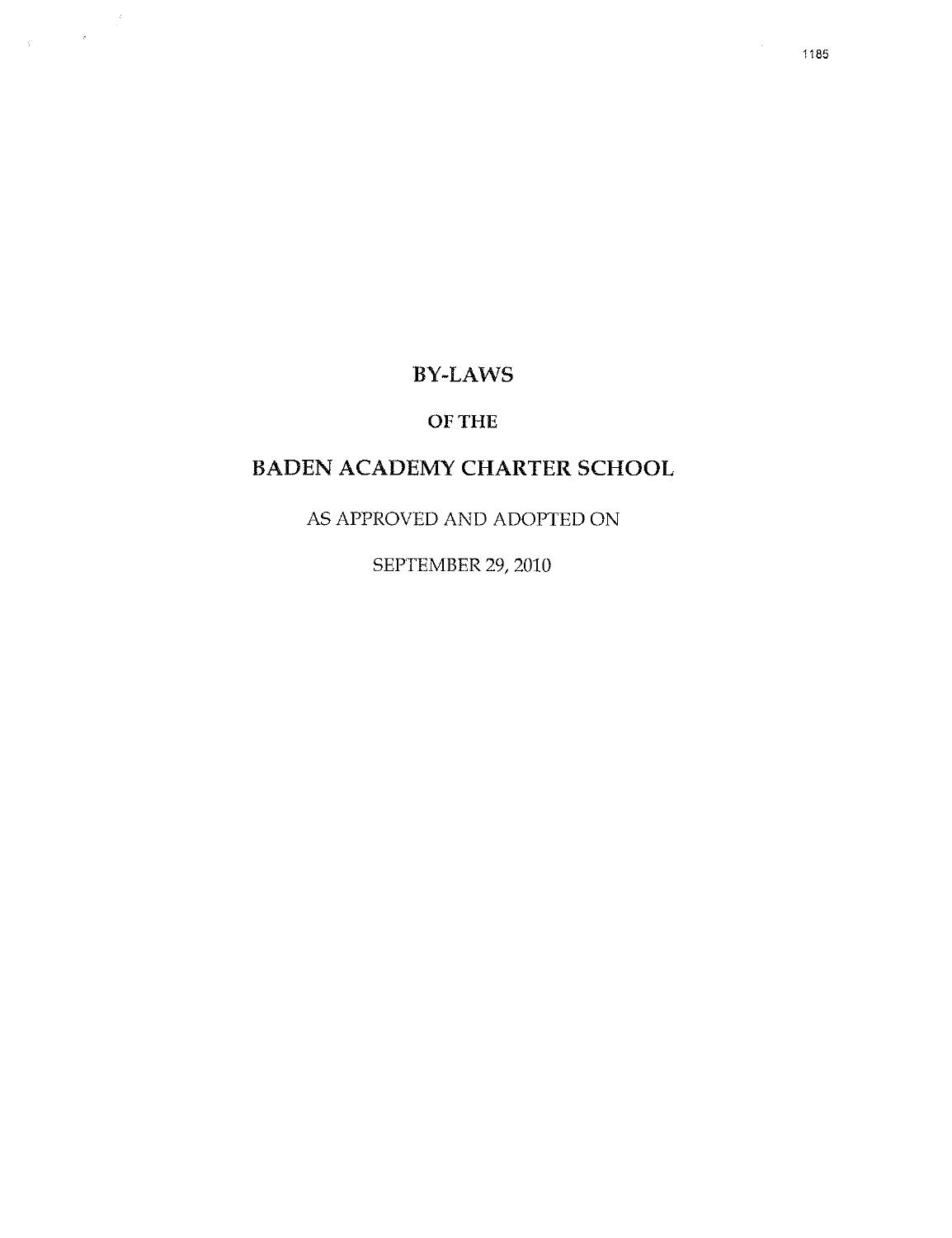#### **Section 1. Name, Objects and Purposes, Mailing Address, Corporate Seal, and Fiscal Year**

- **1.1**  Name. The name of this nonprofit corporation shall be the BADEN ACADEMY CHARTER SCHOOL, hereafter referred to as the "Charter School."
- **1.2**  Objectives and Purposes. The objectives and purposes of the Charter School are: **(1)** to foster quality public education and to advance the interests of public school students through the promotion and advocacy of community schools; (2) to stimulate the development of innovative programs in public education; (3) to provide opportunities for learning and assessments; (4) to provide parents and students with greater educational options in choosing a school; and (5) to hold teachers, parents, and school administrators accountable for the student educational process. The Charter School is incorporated under the Nonprofit Corporation Law of 1988, as amended, of the Commonwealth of Pennsylvania, and shall be organized and operated exclusively for charitable, scientific, literary and educational purposes permitted within the scope of Section 501(c)(3) of the Internal Revenue Code of 1986, as amended, including the purposes specified in Act No. 1997-22 of the General Assembly of the Commonwealth of Pennsylvania known as and referred to herein as the "Charter School Law." **In** furtherance of these purposes, the Charter School may exercise all rights and powers conferred by the laws of the Commonwealth of Pennsylvania upon nonprofit corporations and schools formed pursuant to the Charter School Law.
- **1.3** Mailing Address. The mailing address of the Charter School shall be:

1016 State Street Baden, PA 15005

The Board of Trustees may change this address as necessary.

- **1.4** Fiscal Year. The fiscal year of the Charter School shall, unless otherwise decided by the Trustees, end on June 30 of each calendar year.
- **1.5** Corporate Seal. The Trustees may adopt and alter the corporate seal, inscribed with the name of the School, the year of its organization and the words "Corporate Seal, Permsylvania" and such other details as may be specified by the Board of Trustees.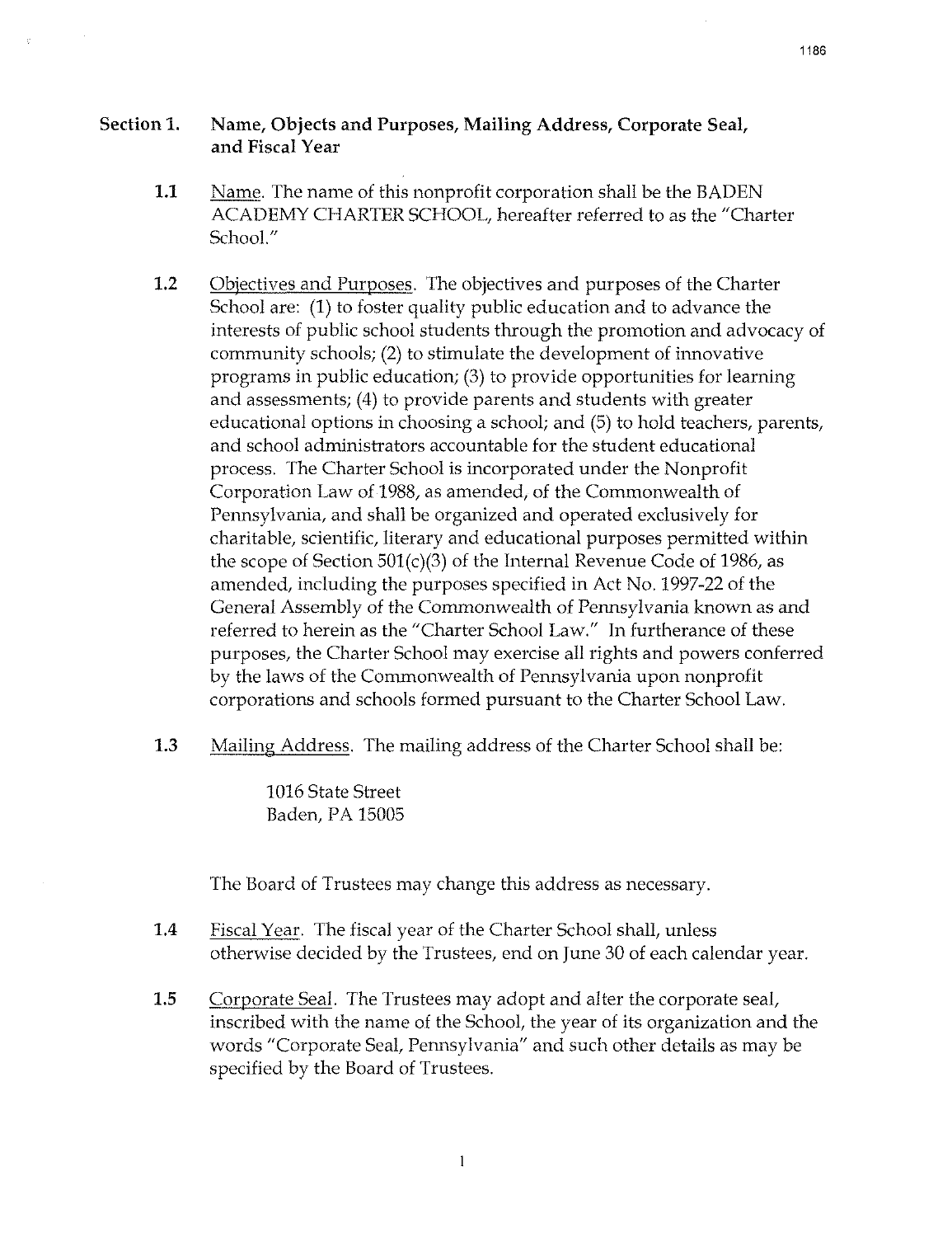#### **Section** 2. **Membership**

**2.1**  Membership. Unless or until the Articles of Incorporation of the Charter School are amended to provide otherwise, Charter School shall have no members. Any provision of law requiring notice to, the presence of, or the vote, consent or other action by members of the corporation in connection with such matter shall be satisfied by notice to, the presence of, or the vote, consent or other action by the Board of Trustees. No certificates of membership shall be issued at any time.

#### **Section 3. Board of Trustees**

- **3.1**  Composition. The Board of Trustees shall be composed of not less than three (3) and not more than nine (9) natural persons of full age. One member shall be a parent of a student enrolled in the school. No member of Board of School Directors of the chartering school district shall serve on the Board of Trustees.
- 3.2 Election of Trustees. Nominations shall be placed before the Board of Trustees as needed at any regularly scheduled or special meeting open to the public. Nominations may be made by a Nominating Committee or by any Trustee. The Trustees will cast an open, public ballot. A simple majority of a quorum is required for election.
- **3.3**  Tenure. Each Trustee, after the initial Trustees, shall hold office for three (3) years, unless the Trustee dies, resigns, is removed, or becomes disqualified. The term of office of each Trustee shall be for a period effective upon appointment and qualification and ending three years after the expiration of the term which such Trustee is appointed to fill or until a successor is duly elected. A trustee may be reelected or reappointed for consecutive terms.
- **3.4** Resignation. Any Trustee may resign by delivering a written resignation to the Board of Trustees. Such resignation shall become effective upon receipt unless it is specified to be effective at some time later.
- **3.5** Vacancies.

(a) Any vacancies on the Board of Trustees shall be filled by a vote of the Board of Trustees. Each trustee so elected to fill a vacancy shall hold office for the remainder of the predecessor's unexpired term.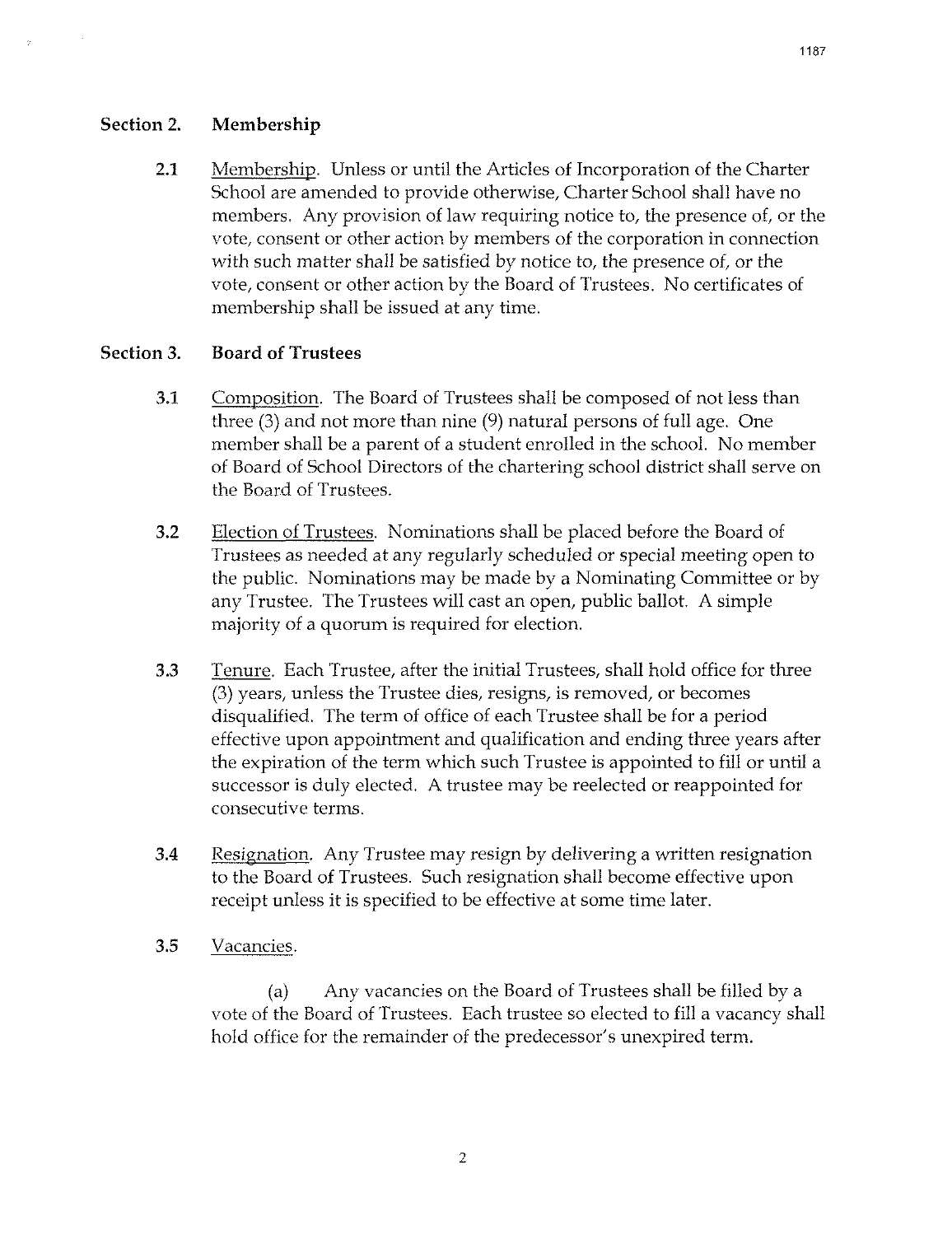(b) If a Trustee resigns by giving notice specifying that such resignation shall be effective at a future time, the Board of Trustees shall have the power to elect a successor to take office when the resignation shall become effective.

- 3.6 Authority. The Board of Trustees (the "Board") shall have and exercise the corporate powers prescribed by the laws of the Commonwealth of Pennsylvania, and more particularly described in the Charter School Law and the Charter (the "Charter") of the Charter School. The essential function of the Board shall be policy making, the assurance of sound management, and active participation in the provision of necessary funds. The Board has ultimate responsibility to determine general, academic, financial, personnel and related policies deemed necessary for the administration and development of the Charter School in accordance with its stated purposes and goals. More specifically, the Board's authority shall be, without limitation:
	- (a) to approve policies and procedures regarding employment, including but not limited, to appointment, promotion, contracts, leaves of absence, fringe benefits, qualifications of professional and nonprofessional staff, professional development and dismissal of employees;
	- (b) to adopt the curriculum or courses of study and text books;
	- (c) to authorize the acquisition, management and disposition of all property and physical facilities, having due respect for the corporate purpose, including the construction renovation and upkeep of the physical plant. As prescribed by the Charter School Law, the Board and contractors shall be restricted and subject to certain statutory requirements governing construction projects as set forth in Section 1715-A (10) of the Public School Code of 1949, as amended 24 P.S. 17-1715-A;
	- (d) to approve institutional documents and policy statements at the Board's discretion to assure compliance with the Articles of Incorporation, Bylaws, Charter, and Board Policy;
	- (e) to sue and be sued, complain and defend and participate as a party or otherwise, but only to the same extent and upon the same condition that political subdivisions and local agencies can be sued;

1188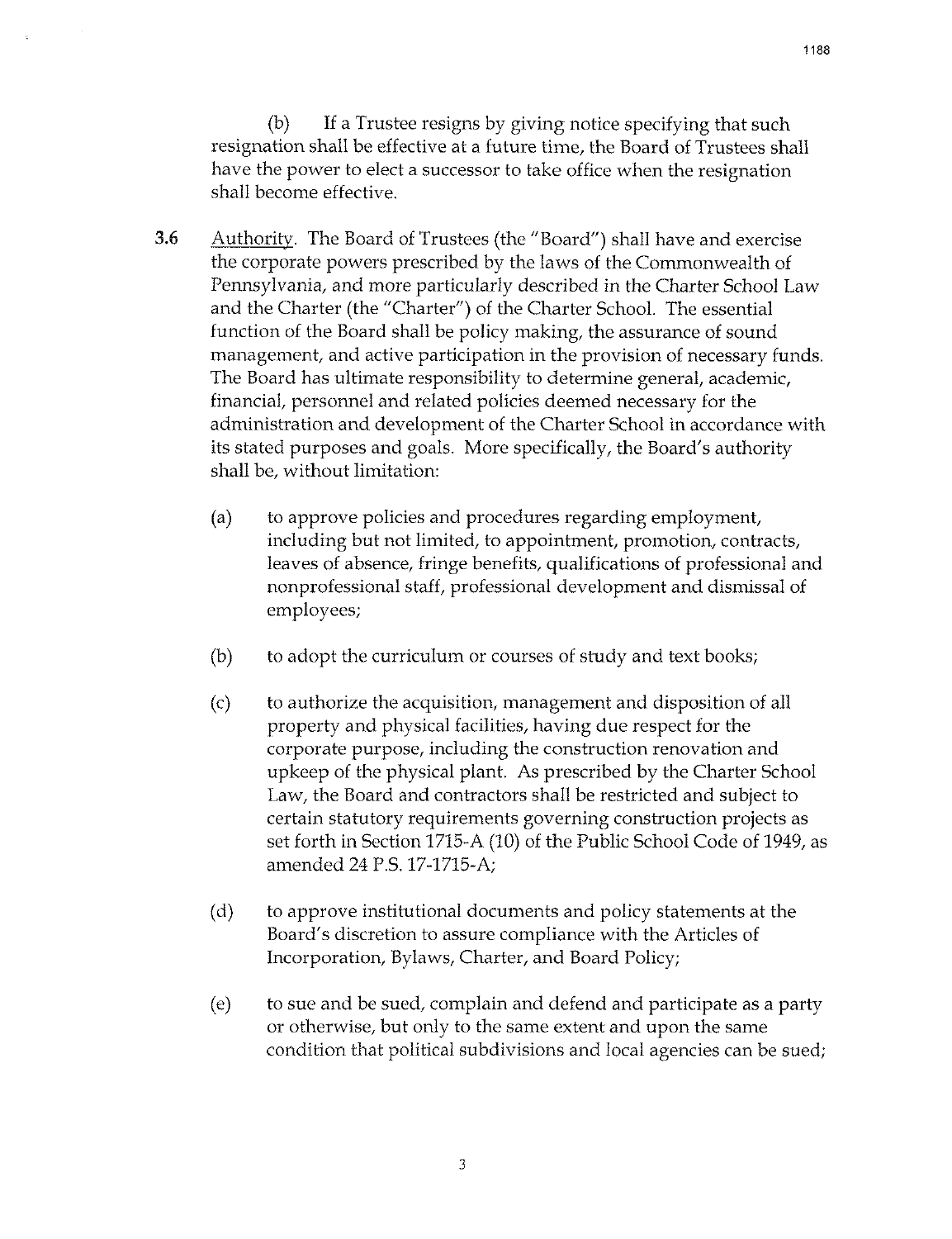- (f) to make contracts and leases for the procurement of services, equipment, and supplies, including contracts with and making appropriations to an intermediate unit, school district, or Area Vocational Technical School for the charter's proportionate share of the cost of services provided or to be provided by the foregoing entities;
- $(g)$  to create or increase any indebtedness, including incurring temporary debts in anticipation of the receipt of funds;
- (h) to solicit and accept any gifts or grants for Charter School purposes;
- (i) to establish the annual academic calendar;
- $(i)$  to adopt and approve the annual budget and to make revisions therein;
- (k) to establish enrollment policies and procedures;
- (I) to adopt and approve policies and procedures to assess student achievement;
- (m) to approve or ratify all contracts as determined by the policy on contracting;
- (n) to be final arbiter of all disciplinary matters;
- (o) to authorize any annual audit by an independent certified public accountant;
- (p) to fix the salary or other compensation of the Chief Executive Officer, Principals, teachers, and other employees of the Charter School;
- (q) to approve all personnel actions;
- (r) to designate depositories of Charter School funds;
- (s) to set the Charter School calendar which must include 900 hours or 180 days for elementary students instruction and at least 990 hours or 180 days for secondary students, but the Charter School cannot be kept open for students or staff on Sundays, Fourth of July, Memorial Day or Christmas;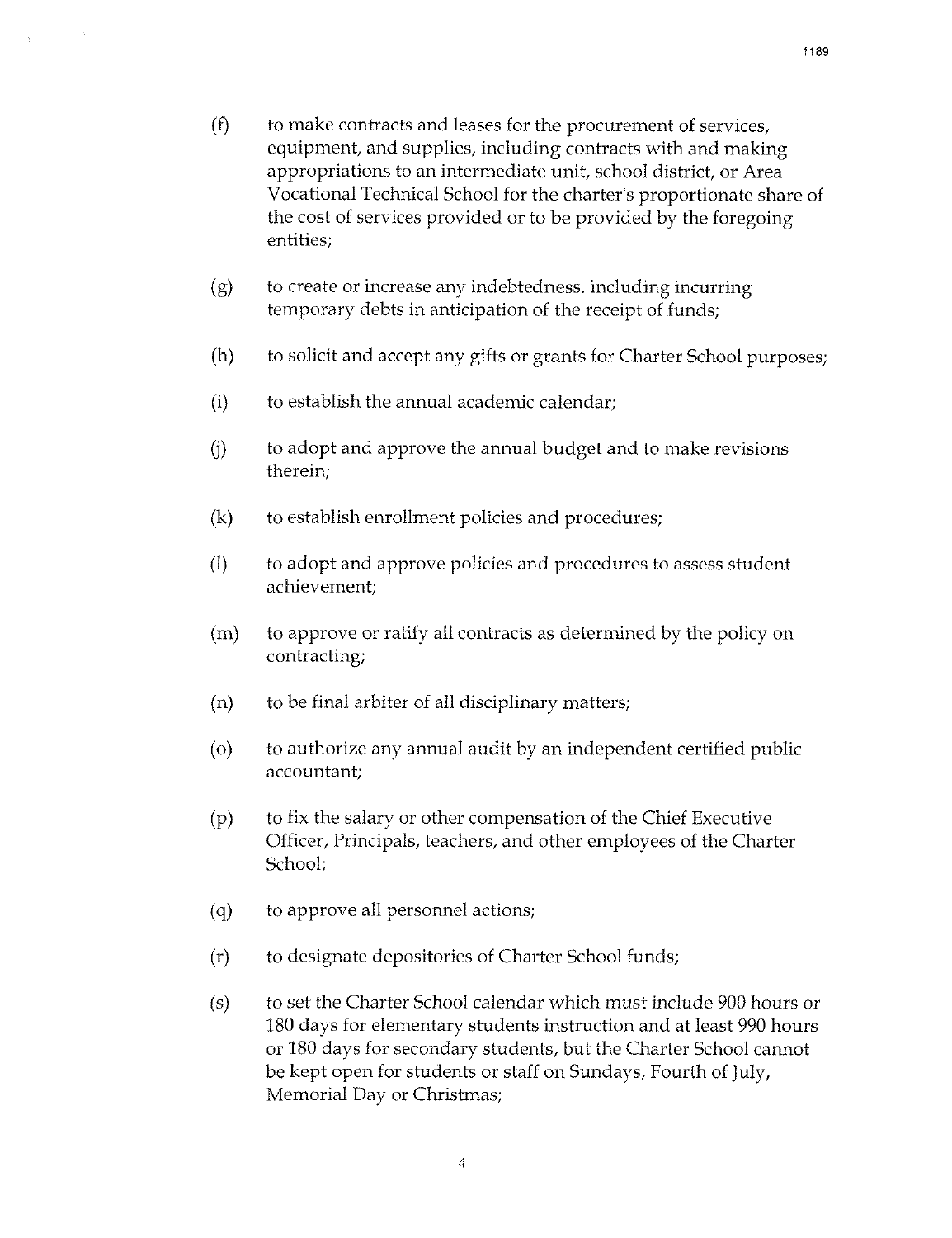- (t) to have and exercise all of the powers and means appropriate to effect the purpose or purposes for which the Charter School is chartered; and
- (u) to have and exercise all other powers enumerated in the Nonprofit Corporation Law or otherwise vested by law in the corporation and not consistent with the Charter School Law.
- **3.8** Committees. The trustees may elect or appoint committees (which may include individuals who are not Trustees of the Charter School) as they determine necessary. Each committee shall be chaired by a Trustee, unless otherwise agreed by the Board. At any meeting of a committee, a quorum for the transaction of business shall consist of a majority of the members of such committee. The members of any committee shall serve on the committee at the pleasure of the Chairperson of the committee.
	- **3.8.1** Permanent Committees. Permanent committees may be formed to handle on-going business of the Charter School. These committees may include:
		- (a) Nominating Committee. If a Nominating Committee is appointed by the Board of Trustees, the Board of Trustees shall set forth both the time frame for nominations and the manner by which the Nominating Committee shall make nominations. If a Nominating Committee is appointed by the Board of Trustees, it shall consist of three Trustees.
		- (b) Finance and Facilities Committee. The Finance and Facilities Committee shall prepare and present a proposed financial budget to the Board of Trustees, and prepare and implement a system of internal fiscal controls. They shall also maintain the physical facilities
		- (c) Academic Assessment Curriculum Committee. The Academic Curriculum Committee shall review and recommend revisions to the curriculum as necessary and recommend educational strategies, establish criteria for the evaluation of faculty and student performance, and establish and implement provisions for the regular assessment of the academic performance of the student body.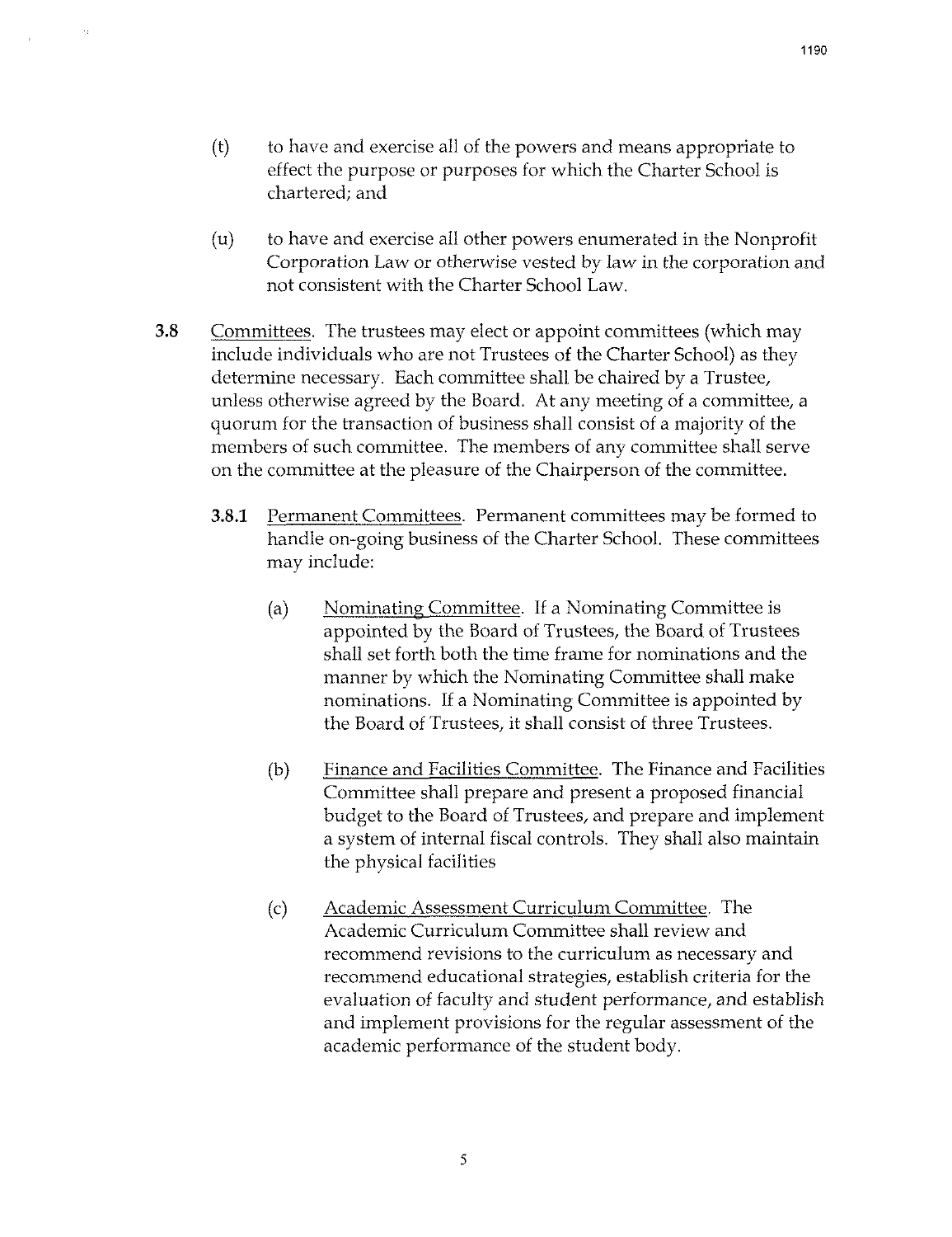- (d) Personnel Committee. The Personnel Committee shall establish criteria for the performance and evaluation of the faculty and other employees of the school. This committee shall make recommendations to the Board of Trustees regarding salaries, bonuses, and benefits.
- (e) Administrative Services Committee. The Administrative Services Committee shall establish a disciplinary policy for the school and review and recommend revisions of the disciplinary policy as necessary. This committee will hear, or appoint a hearing examiner to hear, any disciplinary appeals made by the students, with either the committee or the hearing examiner to recommend to the Board final disposition of such appeals.
- (f) Audit Committee. The Audit Committee shall oversee and review an annual independent audit and make recommendations as needed.
- 3.8.2 Ad Hoc Committees. Ad Hoc Committees will be formed by the Board of Trustees from time to time as deemed necessary to handle specific events, functions, or issues. These committees will be terminated upon completion of their specific assigned task or as determined by the Board of Trustees. Ad Hoc Committees will be chaired by designees of the Board of Trustees.
- 3.9 Adoption and Modification of Policies. The Permanent and Ad Hoc Committees will identify areas of need and/ or concern and make recommendations to the Board of Trustees for addition to or modification of current policies or Bylaws. The Trustees will vote on these recommendations at either a regularly scheduled meeting or a specifically called meeting. An affirmative vote of a majority of a quorum of the Board of Trustees will be required for adoption and/ or modification of policies. If such majority vote is not obtained, the proposed recommendation may be returned to the appropriate committee for refinement.
- 3.10 Meetings
	- **3.10.1** Regular Meetings. Regular meetings of the Board may be held at such time and at such places as the Trustees determine. Written notice of every meeting and the annual schedule shall be given to each trustee by the August Annual meeting. Reasonable notice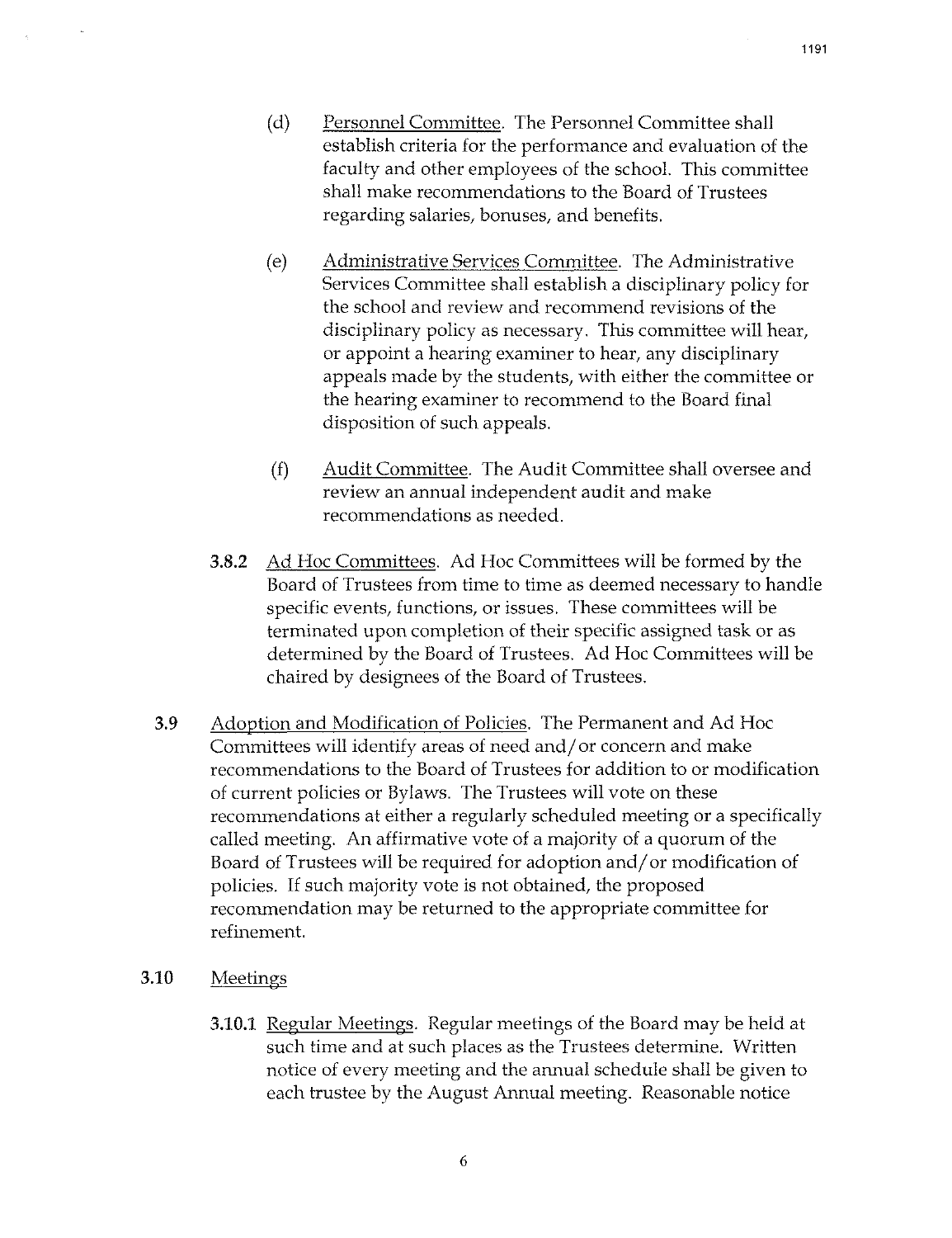shall be made of the first regular meeting following the determination of the Trustees of the time and place of regular meetings.

- 3.10.2 Special Meetings. Special meetings of the Board may be held anytime and any place when called by the President of the Board of Trustees or by two or more Trustees. In addition to the notice required by Section 3.10.8 hereof, reasonable notice of the time and place of special meetings shall be given to each Trustee. Such notice will specify the purposes of the meeting. It shall be given to each Trustee in accordance with the Pennsylvania Nonprofit Corporations Law. It shall be considered reasonable and sufficient notice to a Trustee to send notice by mail at least three (3) business days before the meeting, addressed to the director at the Trustee's usual or last known residence, or to give notice in person or by telephone or email at least twenty-four (24) hours before a special meeting.
- **3.10.3** Annual Meeting. The Board shall meet annually once per year at the first regularly scheduled meeting in August of each year, at a reasonable time and place convenient to the Board of Trustees and members of the community. In the event that the annual meeting is not held on the specified day, the Trustees may hold a special meeting in place thereof, and any business transacted or elections held at such meeting shall have the same force and effect as if transacted or held at the annual meeting, provided that notice is given for the meeting and the notice indicates that the special meeting shall be in place of the annual meeting. Notice of the annual meeting or notice of a special meeting called in its place, setting forth the date, time and place shall be published in accordance with Section 3.10.8 hereof and shall be mailed to all Trustees at each individual Trustee's usual or last known address not less than seven days prior to the date of the annual meeting. At the Annual Meeting the President and the Treasurer shall present an annual report which shall set forth:
	- (a) The assets and liabilities, including the trust funds, of the corporation as of the end of the fiscal year immediately preceding the date of the report;
	- (b) The principal changes in assets and liabilities including trust funds, during the year immediately preceding the date of the report;

7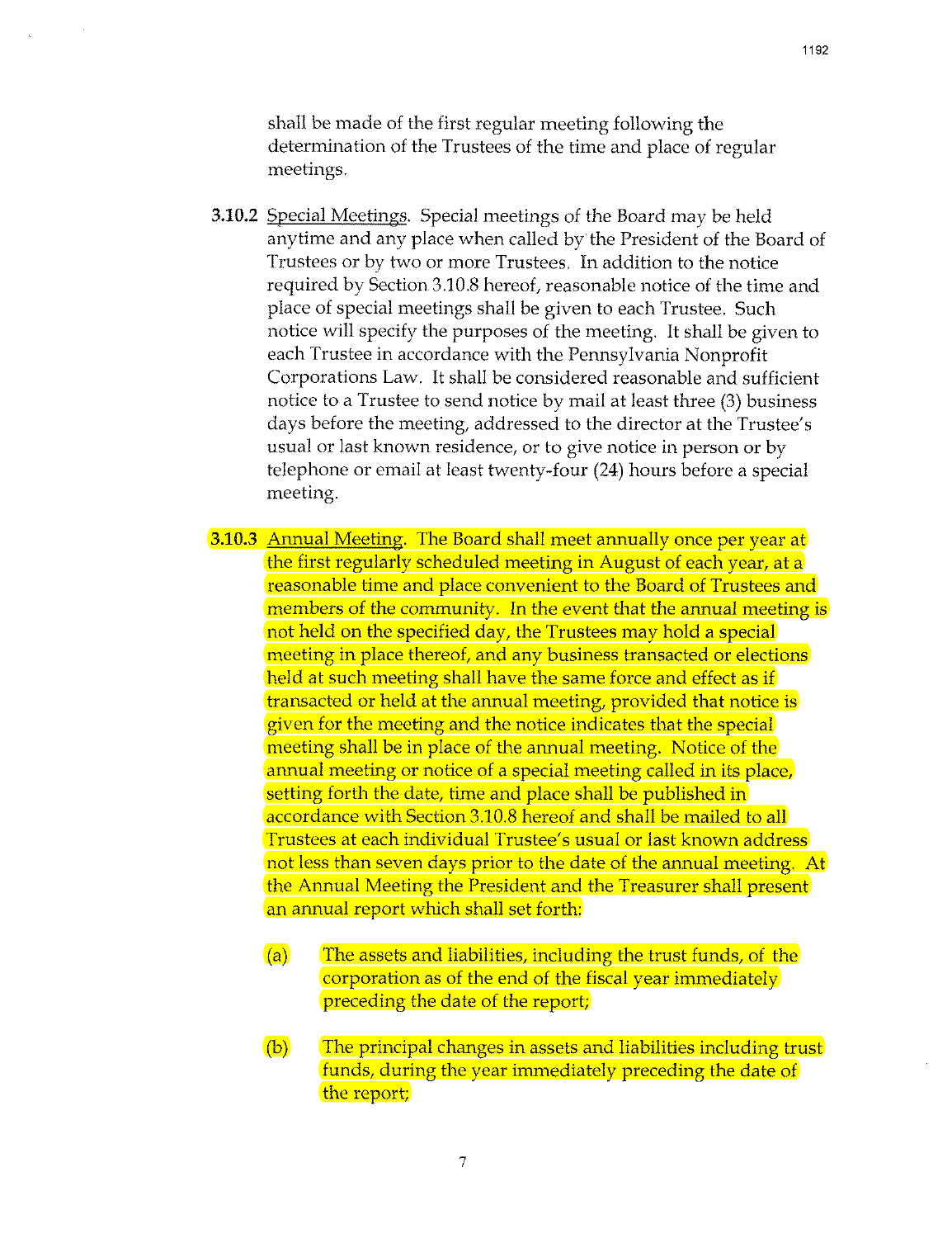- (c) The revenue or receipts of the corporation, both unrestricted and restricted to particular purposes, for the year immediately preceding the date of the report, including separate data with respect to each trust fund held by or for the corporation;
- (d) The expenses or disbursements of the corporation, for both general and restricted purposes, during the year immediately preceding the date of the report, including separate data with respect to each trust fund held by or for the corporation;
- (e) The capital budget and the operating budget for the corporation's current fiscal year;
- (f) A schedule of proposed major activities for the current fiscal year; and
- $(g)$  A summary of the corporation's compliance with the laws and regulations of federal, state and local governmental agencies and with the standards, rules and regulations of the various accrediting and approval agencies.
- 3.10.4 Quorum. At any meeting of the Board of Trustees a quorum for the conduct of business by the Board of Trustees shall consist of a majority of the trustees then in office.
- **3.10.5** Action of Vote. When a quorum is present at a meeting of the Board of Trustees, a majority of the Trustees present and voting shall decide any question including election of officers, unless otherwise provided by law or these bylaws, including but not limited to, Section 3.10.7, 3.10.9 and 3.12.
- 3.10.6 Conference Telephone Meetings. One or more persons may participate in a meeting of the Board of Trustees or of a committee of the Board of Trustees by means of conference telephone or similar communications equipment by means of which all persons participating in the meeting can hear each other. Participation in a meeting pursuant to this Section 3.10.6 shall constitute presence in person at such meeting.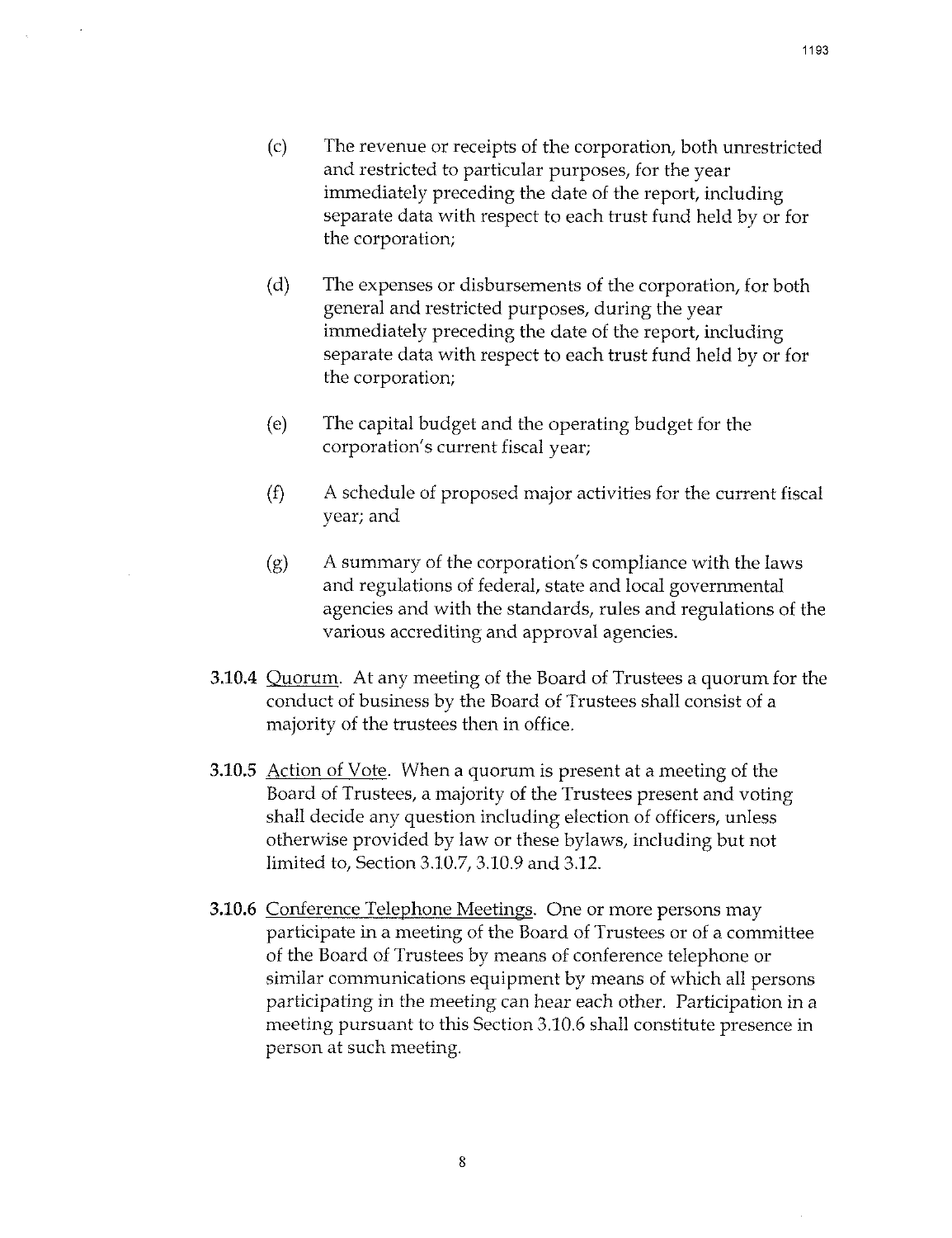- **3.10.7** Optional Provisions Not Required by Law. An affirmative vote of the majority of the members of the Board of Trustees then in office shall be required in order to take each of the following actions, or any previously taken action relating to the same subject matter:
	- (a) adopting a school calendar, provided that any calendar must provide for 990 hours or 180 days of instruction for students in grades 7 through 12 and 900 hours or 180 days of instruction for students in grades **1** through 6;
	- (b) adopting textbooks;
	- (c) appointing or dismissing school administrators;
	- (d) adopting or amending the annual budget;
	- (e) purchasing or selling land;
	- (f) locating new buildings or changing the locations of previously used buildings;
	- (g) creating or increasing any indebtedness;
	- (h) adopting courses of study;
	- (i) designating depositories for Charter School funds;
	- 0) entering into contracts of any kind pursuant to the policy on contracting
	- (k) fixing salaries or other compensation of administrators, teachers, or other employees of the Charter School; and
	- (I) entering into contracts with and making appropriations to an intermediate unit, school district, or Area Vocational/ Technical School for the Charter School's proportionate share of the cost of services provided or to be provided by any such entity.
- **3.10.8** Open Meeting Law. All meetings of the Board of Trustees of the Charter School where actions are formally presented for approval shall be held as public meetings as described in the Sunshine Act, 65 P.S. 271, et seq., Act of July 3,1986, P.L. 388, as amended (the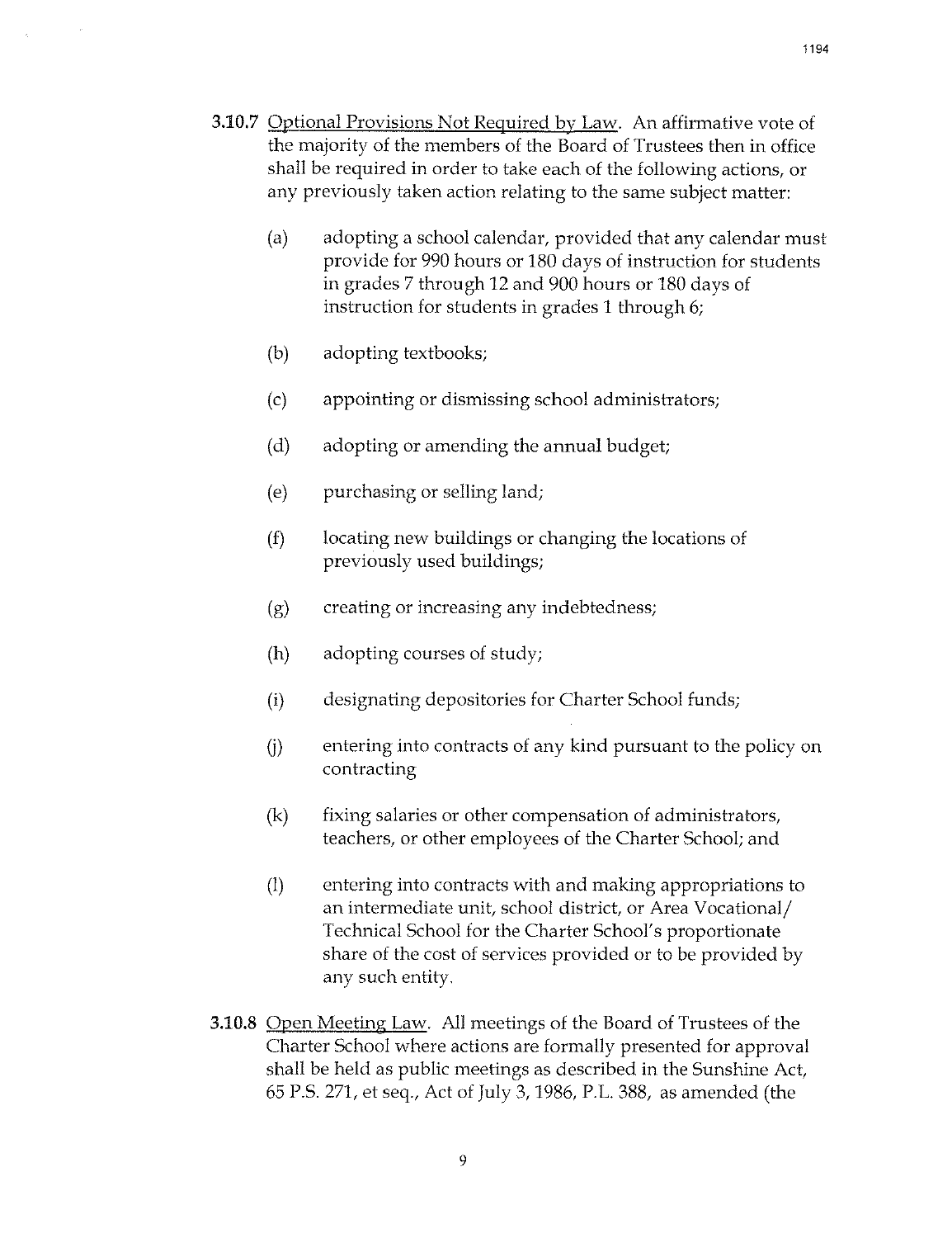"Sunshine Act"). Notices of all meetings shall be given in the manner described in the Sunshine Act.

- **3.10.9** Real Estate Transactions. A vote of two-thirds (2/3) of the members in office of the Board of Trustees duly recorded showing how each member voted shall be required in order to take action on the following subject: purchase of real property or the sale, mortgage, lease or other disposal of real property.
- 3.11 Dismissal of Employees. Upon an affirmative vote of the majority of its members, the Board reserves to itself the right to terminate the employment contract of any full time employee for any reason it deems appropriate by providing thirty (30) days written notice to the affected employee. Part time and occasional employees shall be afforded two (2) weeks' notice of termination.
- **3.12** Compensation and Conflicts of Interest. Trustees shall serve as Trustees without receiving any compensation for their services as Trustees. Voting on any matter involving a conflict of interest shall be governed by the Public Official and Employee Ethics Act, 65 P.S. 401-422. Notwithstanding the foregoing, common interested Trustees may be counted in determining the presence of a quorum at a Board meeting in which a transaction described above is authorized, approved, or ratified.
- **3.13** Reservation of Powers. None of the following actions may be taken by the Charter School without the prior approval of not less than two-thirds  $(2/3)$  of the Board of Trustees then in office:
	- (a) to amend the Articles of Incorporation of the Charter School or these Bylaws;
	- (b) to dissolve or liquidate the Corporation;
	- (c) to merge or consolidate the Corporation; and
	- (d) to convey, seli or transfer substantially all the Corporation's assets.

### **Section 4. Officers and Agencies**

**4.1** Number and Qualification. The Officers of the Charter School shall be a President, a Vice-President, a Secretary and Treasurer. The President,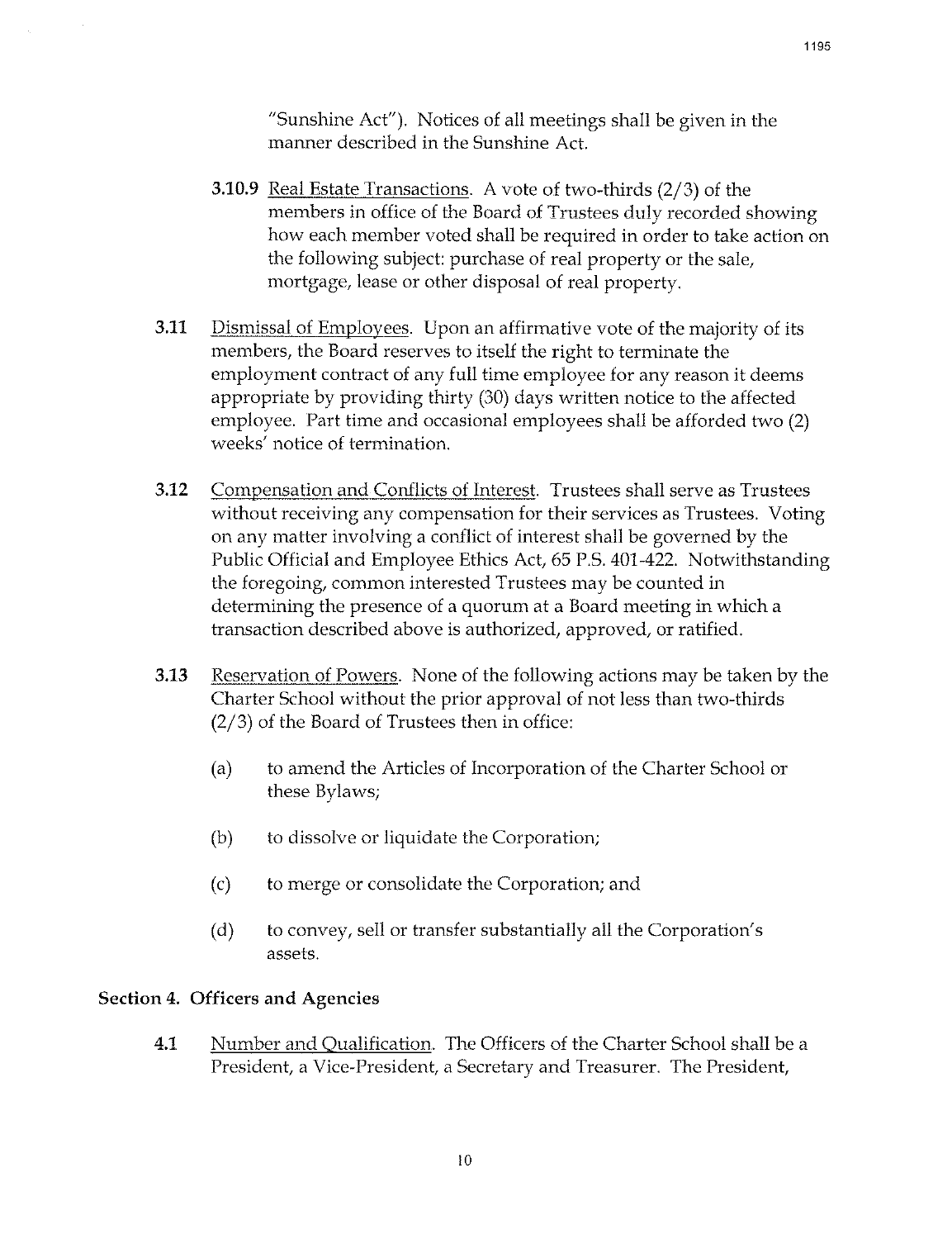Vice President and Treasurer shall be members of the Board of Trustees. The Secretary may be a non-voting member of the Board.

- 4.2 Election. The officers shall be elected annually by the Board of Trustees at the annual meeting held pursuant to the provisions of Section 3.10.3 of these by-laws. If at any other time a vacancy exists in these offices, an officer may be elected to fill a vacancy for the remainder of the term at any special or regular meeting of the Trustees.
- 4.3 Term of Office. The President, Vice-President, and Treasurer shall hold office for one year, until his/her qualified successor is chosen at the next annual meeting of the Board of Trustees. The Secretary shall be appointed by the Board.
- 4.4 President. The President of the Board of Trustees shall preside at all meetings of the Trustees, except as the Trustees shall otherwise determine; and shall have such other powers and duties as may be determined by the Trustees.
- 4.5 Vice-President. The Vice-President of the Board of Trustees shall have and exercise all the powers and duties of the President in his/her absence. The Vice-President shall have such other powers and duties as may be determined by the Board of Trustees.
- 4.6 Secretary. The Secretary shall record and maintain records of all proceedings of the Trustees in a book or series of books kept for that purpose. These books shall be open at all reasonable times to the inspection of any member of the Board of Trustees of the Charter School. Such book or books shall also contain the original or attested copies of the Articles of Incorporation, the bylaws and the names and residence addresses of all members of the Board of Trustees. The Secretary may be a non-voting member of the Board.
- 4.7 Treasurer. TheTreasurer shall be responsible for the Charter School's financial affairs, funds, securities, and valuable papers and shall keep full and accurate records thereof. The Treasurer shall supervise the CEO with regard to those fiscal matters assigned to the CEO.
- **4.8** Other Officers. The Board of Trustees may elect or appoint such other officers as it deems useful for the proper operation of the Charter School.
- 4.9 Chief Executive Officer (CEO). The CEO shall be the administrative head of the Charter School. He or she shall serve in an advisory capacity to the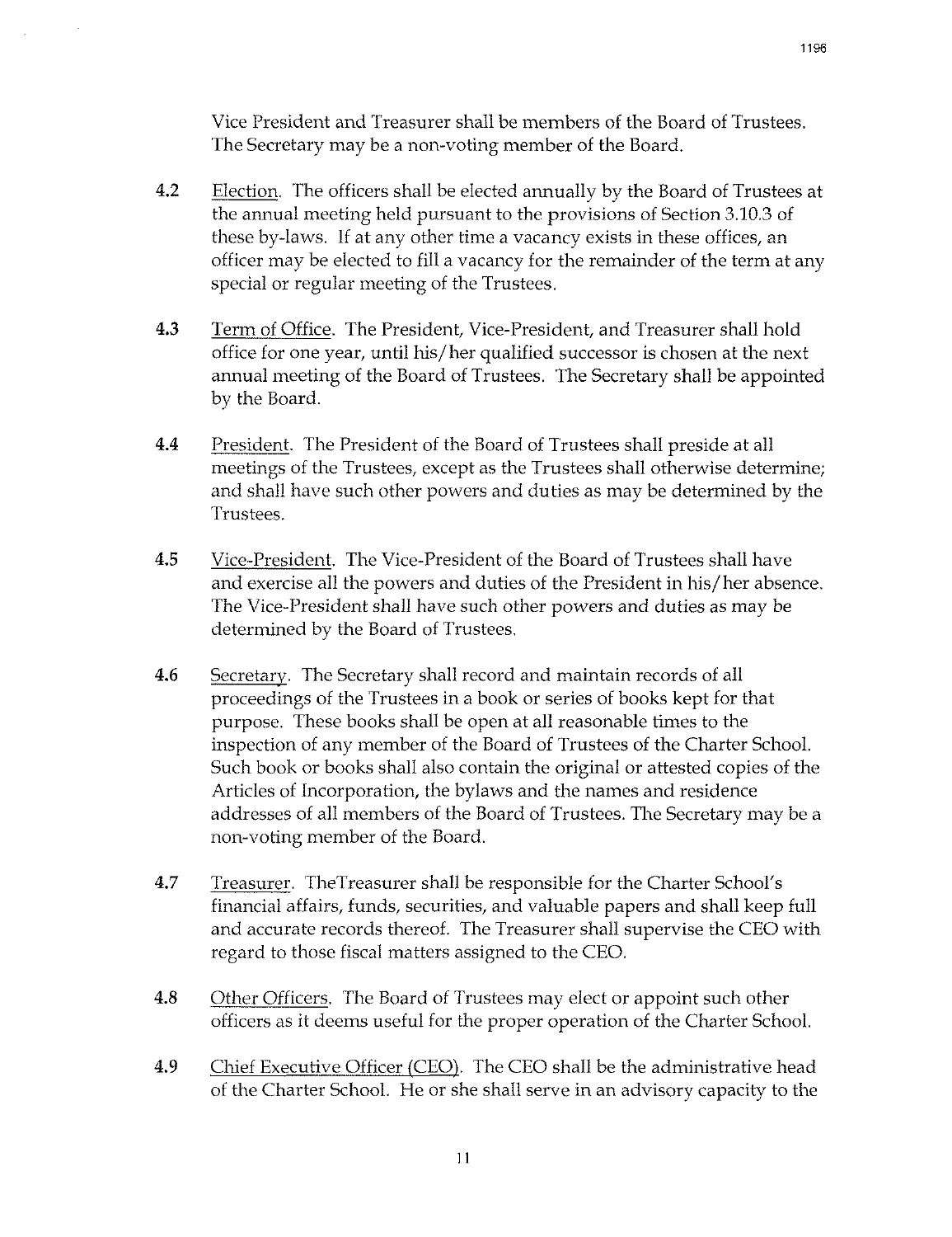Board and shall report to the Board on all matters relative to his duties. The CEO shall be responsible for routine fiscal matters, including receipt of funds (including local, state, federal, and privately donated funds), payment of invoices and contracts as approved by the Board of Trustees, general bookkeeping and accounting, as well as assistance to the Certified Public Accountant assigned to audit the books of the Charter School.

- **4.10** Bonding of Officers and Employees. The Secretary and Treasurer of the Charter School shall furnish a bond in such amount and with such surety as may be required, from time to time, by the Board. At the direction of the Board, any other officer or employee shall furnish a bond in such amount and with such surety as may be required by the Board. The expense of furnishing any such bond shall be paid by the Charter School.
- 4.11 Standard of Care for Officers and Trustees. Trustees and Officers have a fiduciary relationship to the Charter School, including in their capacity as members of a committee. Trustees and Officers have an obligation to act in good faith, in a manner he or she reasonably believes to be in the best interest of the School, and with such care, including reasonable inquiry, skill and diligence, as a person of ordinary prudence would use under similar circumstances. In performing their duties Trustees and Officers shall be entitled to rely in good faith on information, opinions, reports or statement, including financial statements and other financial data, in each case prepared or presented by:
	- 1. One or more officers or employees of the School whom the Trustee or Officer reasonably believes to be reliable and competent in the matters presented;
	- 2. Counsel, public accountants or other persons as to matters which the Trustee or Officer reasonably believes to be within the scope of professional competence; or
	- 3. A committee of the Board upon which he or she does not serve, duly acting under the authority of the Board of Trustees.

### Section 5. Dues

The Trustees shall not be required to pay any dues or membership fees.

### Section 6. Removal of Officers and Trustees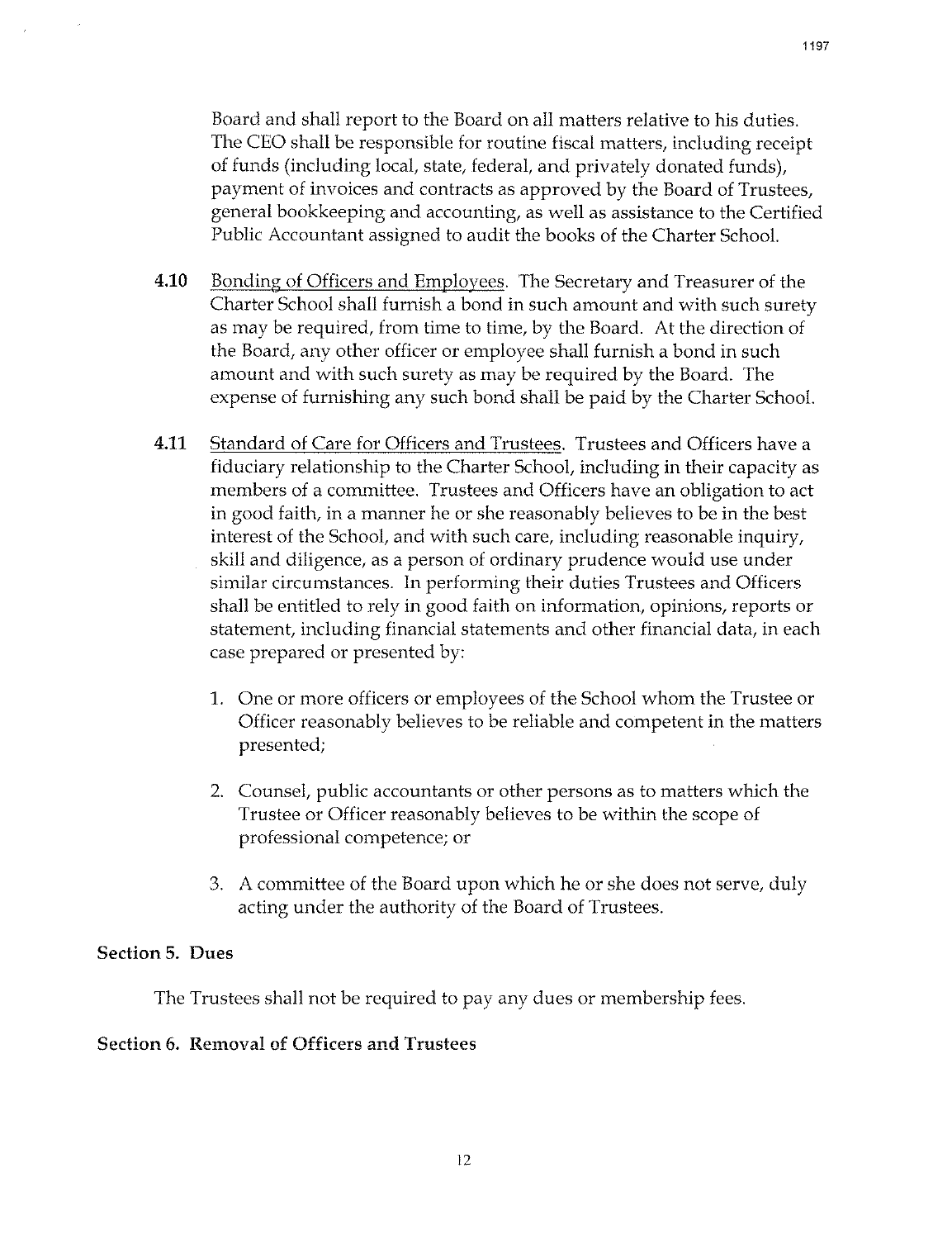- 6.1 Officers. Any elected or appointed officer may be removed from office for failure to perform his or her duties as outlined in the Charter School Law or conduct detrimental to the Charter School by a two-thirds vote of the Board of Trustees, after thirty days' written notice to the officer in question. The officer is entitled to a hearing before the Board of Trustees or before a hearing officer designated by the Board of Trustees prior to a vote of a call for removaL
- **6.2** Trustees. The entire Board of Trustees may remove a Trustee, who is not otherwise serving as an elected or appointed Officer in accordance with Sections 4.4, 4.5, 4.6, 4.7 and 4.8 of these Bylaws, with or without cause by a two-thirds  $(2/3)$  vote of the of the Board of Trustees entitled to cast votes. In addition, if so decided by the Board of Trustees, it may remove any Trustee for the following conduct (list is not all inclusive):
	- (a) Failure to attend two consecutive meetings without reasonable justification; and/ or
	- (b) Failure to attend more than three meetings in one fiscal year without reasonable justification; and/ or
	- (c) Failure to perform his or her duties as outlined in the Charter School Law.

For conduct detailed in (a) through (c) above, if decided, the Board of Trustees shall only remove such Trustee by a two-thirds (2/3) vote at the next scheduled meeting of the Board of Trustees.

### **Section 7. Personal Liability**

- 7.1 Definitions. For purposes of this Article:
	- (a) "Charter School" means the charter school named at the beginning of these Bylaws, and if it is involved in any consolidation or merger, each constituent corporation absorbed in, and each surviving or new corporation surviving or resulting from, such consolidation or merger;
	- (b) "Liability" means any compensatory, punitive or other damages, judgment, amount paid in settlement, fines, penalty, excise tax assessed with respect to an employee benefit plan, and cost or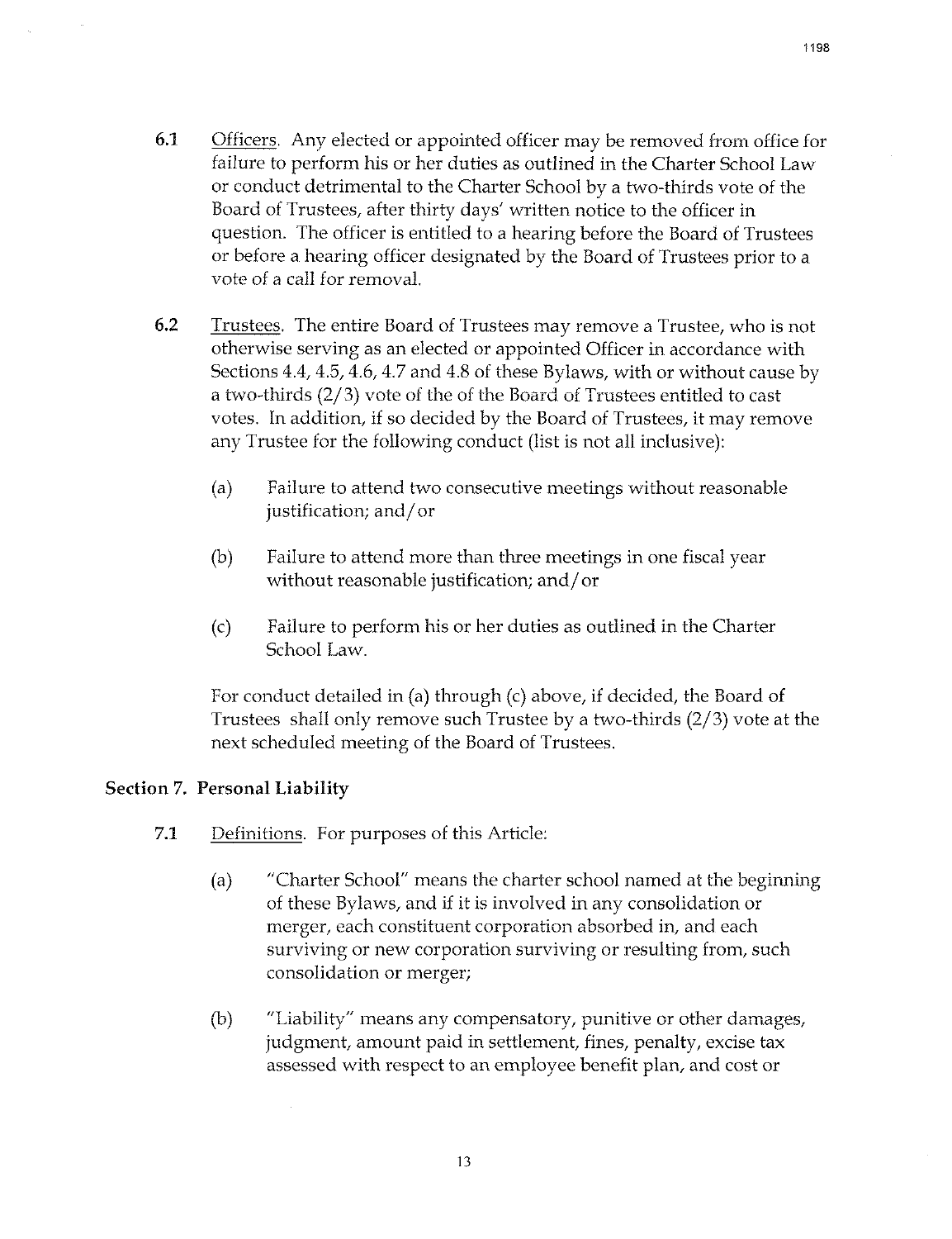expense of any nature whatsoever, including without limitation, attorneys' fees and costs of proceedings;

- (c) "Indemnified Capacity" means any and all past, present and future service by a Representative in one or more capacities:
	- (i) as a trustee, officer, employee or agent of the Charter School;
- or
- (ii) at the request of the Charter School, as a trustee, officer, employee, agent, director, or fiduciary of another corporation or any partnership, joint venture, trust, employee benefit plan, or other entity, enterprise or undertaking, including service as a representative that imposes duties on or involves service by the representative with respect to an employee benefit plan, its participants or beneficiaries;
- (d) "Proceeding" means any threatened, pending or completed action, suit, appeal or other proceeding of any nature, whether civil, criminal, administrative or investigative, whether formal or informal, and whether brought by or in the right of the Corporation, or otherwise; and
- (e) "Representative" means any person who: (i) serves or has served as a director, officer, employee or agent of the Corporation; or (ii) has been expressly designated by the Board as a Representative of the Corporation for purposes of and entitled to the benefits under this Section 9.
- 7.2 Indemnification. Subject to the subsequent provisions of this Section 7.2 and of Section 7.3, the Corporation shall indemnify a Representative against any Liability actually and reasonably incurred by the Representative in connection with any Proceeding in which he or she may be involved as a party or otherwise by reason of the fact that the Representative is or was serving in an Indemnified Capacity, including without limitation, any Liability resulting from an actual or alleged breach or neglect of duty, error, misstatement or misleading statement, negligence, gross negligence, or act or omission giving rise to strict or products liability, except to the extent: (a) the conduct of the Representative is determined by a court to have constituted willful misconduct or recklessness; (b) the conduct of the Representative is based upon or attributable to his or her receipt from the Corporation of a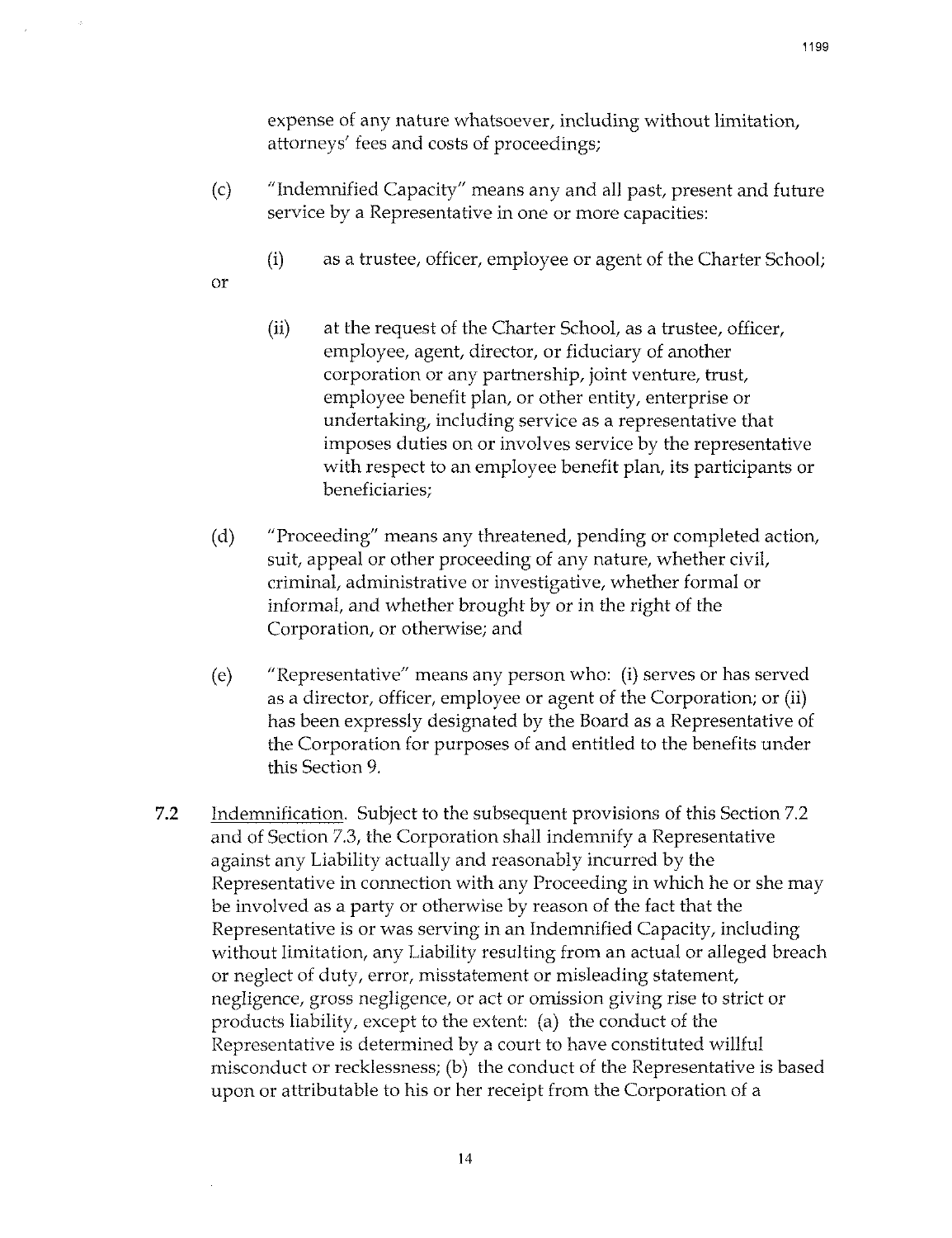personal benefit to which the person is not legally entitled; (c) the liability of a Representative is with respect to the administration of assets held by the Corporation in trust pursuant to Section 5547 of the Pennsylvania Nonprofit Corporation Law of 1988, as amended; or (d) such indemnification is expressly prohibited by applicable law or otherwise is unlawful.

The Corporation shall indemnify a Representative under the preceding provisions of this Section 7.2 only if the Representative acted in good faith and in a manner he or she reasonably believed to be in, or not opposed to, the best interests of the Corporation and, with respect to any criminal proceeding, had no reasonable cause to believe his or her conduct was unlawful. The termination of any Proceeding by judgment, order, settlement or conviction, or upon a plea of *nolo contendere* or its equivalent, shall not of itself create a presumption that the person did not act in good faith and in a manner that he or she reasonably believed to be in, or not opposed to, the best interests or the Corporation and, with respect to any criminal proceedings, had reasonable cause to believe that his or her conduct was unlawful. Action with respect to an employee benefit plan taken or omitted in good faith by a Representative in a manner that he or she reasonably believed to be in the best interests of the participants and beneficiaries of the plan shall be deemed to be action in a manner that is not opposed to the best interests of the Corporation.

The Corporation shall not indemnify a Representative under the preceding provisions of this Section 7.2 with respect to any claim, issue or matter as to which the Representative has been adjudged to be liable to the Corporation in a Proceeding brought by or in the right of the Corporation to procure a judgment in its favor, unless (and then only to the extent that) the court of common pleas of the judicial district embracing the county in which the Corporation's registered office is located or the court in which the action was brought determines upon application that, despite the adjudication of Liability but in view of all of the circumstances of the case, the Representative is fairly and reasonably entitled to indemnification from the Corporation for the expenses that such court deems proper.

Unless ordered by court, any indemnification of a Representative under preceding provisions of this Section 7.2 shall be made by the Corporation only upon a determination made in the specific case that such indemnification of the Representative is proper in the circumstances because he or she has met the applicable standard of conduct set forth in the preceding provisions of this paragraph. Such determination shall be made the Member.

To the extent that a Representative has been successful on the merits or otherwise in defense of any proceeding referred to in Section 5741 or Section 5742 of the Pennsylvania Nonprofit Corporation Law of 1988, as amended, or in defense of any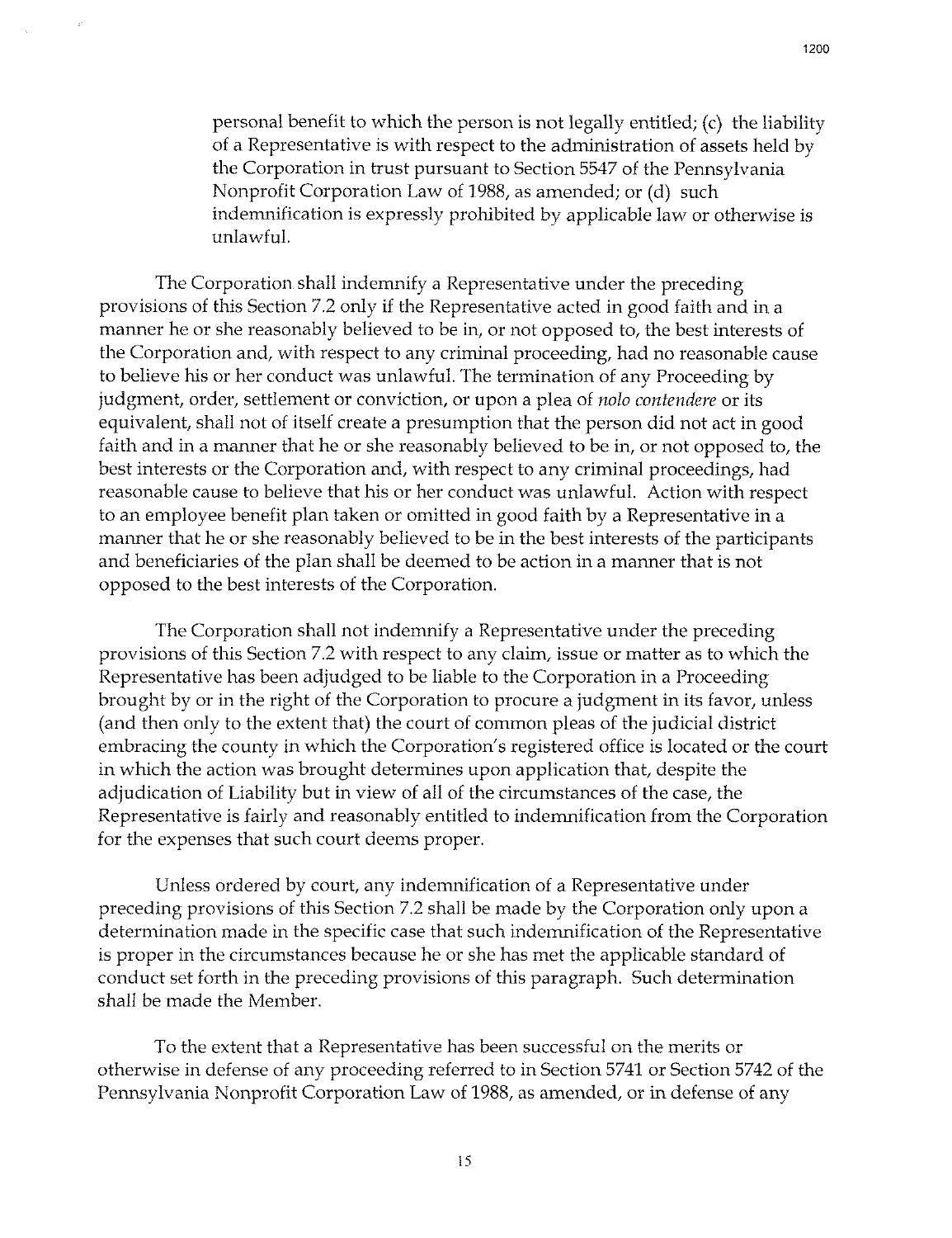claim, issue or matter therein, such Representative shall be indemnified by the Corporation against expenses (including without limitation attorneys' fees and costs of Proceedings) actually and reasonably incurred by such person in connection therewith.

If a Representative is entitled to indemnification under this Section 7.2 in respect of a portion, but not all, of a Liability to which the Representative is subject, the Corporation shall indemnify the Representative to the maximum extent for such portion of the Liability.

- 7.3 Limitation on Indemnification. Notwithstanding any other provision of this Section 7, the Corporation shall not indemnify a Representative under this Section 7 for any Liability incurred in a Proceeding which was initiated by the Representative (which shall not be deemed to include counter-claims or affirmative defenses) or in which the Representative participated as an intervener or *amicus curiae,* unless such initiation of or participation in the Proceeding is authorized, either before or after its commencement, by the Board of Trustees.
- 7.4 Advancement of Expenses. The Corporation shall pay, in advance of the final disposition of a Proceeding described in Section 7.2 or the initiation of or participation in a Proceeding authorized under Section 7.3, the expenses (including without limitation attorneys' fees and costs of Proceedings) incurred in good faith in connection with such Proceeding by the Representative who is involved in the Proceeding by reason of the fact that he or she is or was serving in an Indemnified Capacity. Such advancement of expenses shall be made by the Corporation upon its receipt of an undertaking, satisfactory to the Corporation, by or on behalf of the Representative to repay to the Corporation the amounts advanced by the Corporation in the event it is ultimately determined that the Representative is not entitled to indemnification under this Section 7.
- 7.5 Insurance. To effect, secure or satisfy the indemnification and contribution obligations of the Corporation, whether under this Section 7 or otherwise, the Corporation from time to time may self-insure, obtain and maintain insurance or letters of credit, create a reserve, trust, escrow, cash collateral or other fund or account, enter into indemnification agreements, pledge or give a mortgage upon or a security interest in any property of the Corporation, or use any other mechanism or arrangement, in such amounts, at such costs, and upon such other terms and conditions as and when the Board shall determine. Absent fraud, the determination of the Board with respect to such matters shall be conclusive against all security holders, officers and directors, and shall not be subject to avoidance or voidability.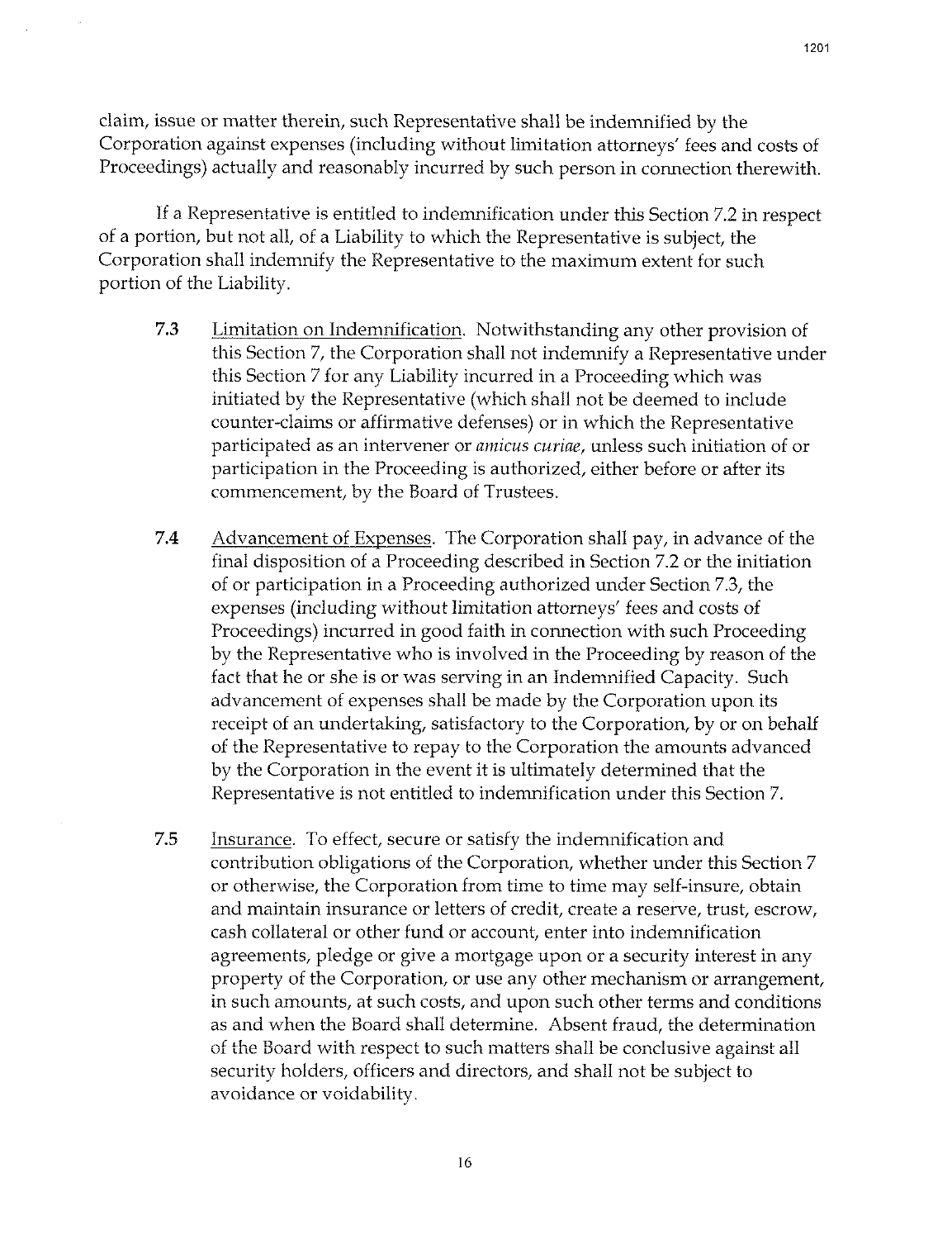- 7.6 Payment of Expenses. A person who is entitled to indemnification or advancement of expenses from the Corporation under this Section 7 shall receive such payment or advancement promptly after the person's written request therefore has been delivered to the Secretary of the Corporation.
- 7.7 Interpretation. The provisions of this Section 7 shall constitute and be deemed to be a contract between the Corporation and its Representatives, pursuant to which the Corporation and each such Representative intend to be legally bound. Each person serving as a Representative shall be deemed to be doing so in reliance upon the rights provided by this Section 7. The rights granted by this Section 7 shall not be deemed exclusive of any other rights to which persons seeking indemnification, advancement of expenses or contribution under this Section 7 may be entitled under any statute, agreement, vote of Directors or disinterested Directors, or otherwise, both as to action in an Indemnified Capacity and as to action in any other capacity. The rights to indemnification, advancement of expenses and contribution provided by this Section 7 shall continue as to a person who no longer serves as a Representative, and shall inure to the benefit of his or her heirs and personal and legal representatives.
- 7.8 Proper Reliance. An Indemnified Representative shall be deemed to have discharged his or her duty to the Charter School if he or she relied in good faith on information, advice or an opinion, report or statement prepared by:
	- (a) one or more officers or employees of the Charter School whom such Indemnified Representative reasonably believes to be reliable and competent with respect to the matter presented;
	- (b) legal counsel, public accountants or other persons as to matters the Indemnified Representative reasonable believes are within the professional expert competence of such persons; or
	- (c) a committee of the Board of Trustees on which he or she does not serve as to matters within its area of designated authority, which committee he or she reasonably believes to merit confidence.
- 7.9 Binding Effect. All rights to indemnification under this Section 7 shall be deemed a contract between the Charter School and the Indemnified Representative pursuant to which the Charter School and each Indemnified Representative intent to be legally bound. Any repeal,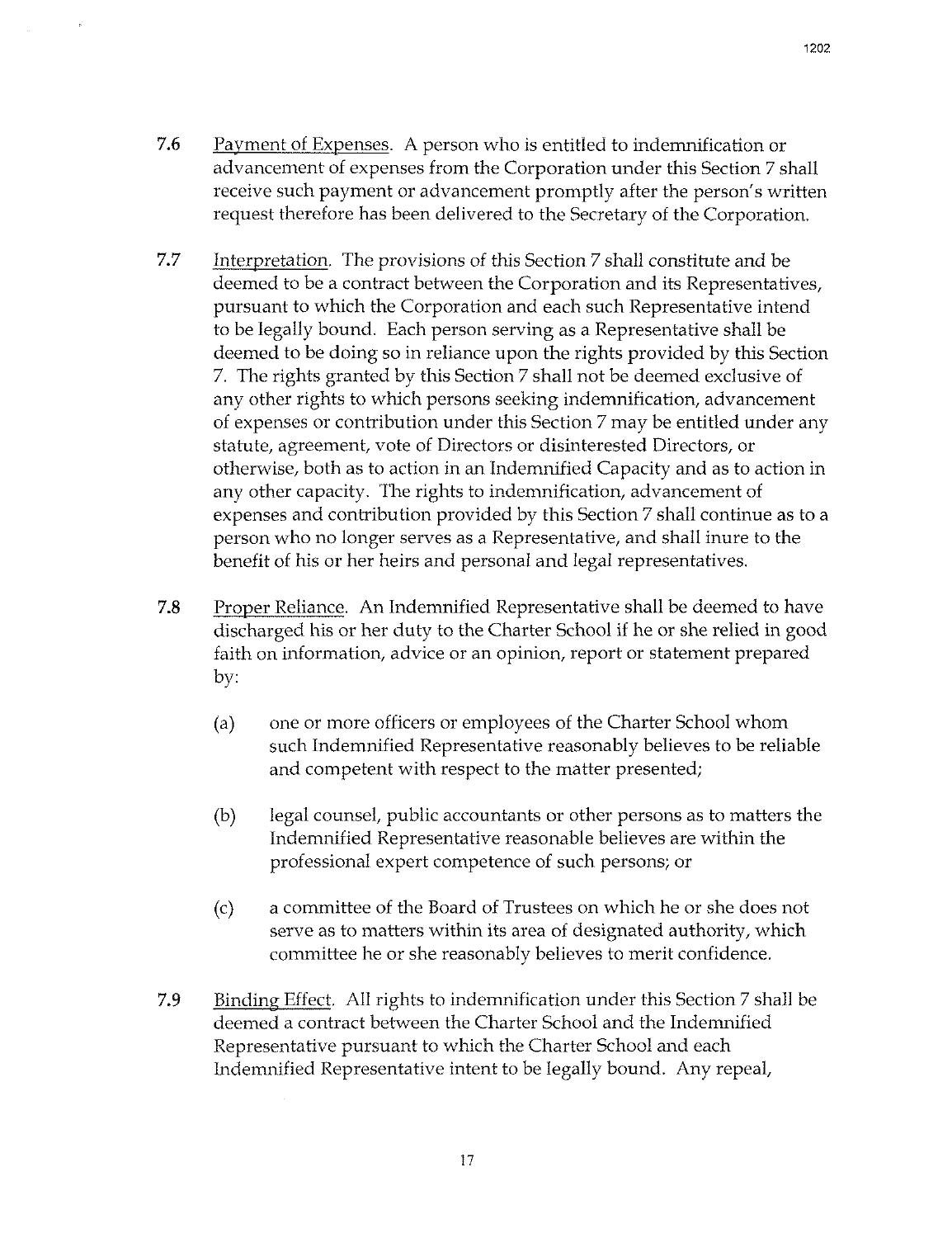amendment or modification of this Section 7 shall be prospective only and shall not affect any right or obligations then existing.

- **7.10** Non-exclusive Remedy. The indemnification of Indemnified Representatives, as authorized by this Section 7, shall not be deemed exclusive of any other rights to which those seeking indemnification or advancement or expenses may be entitled under any statute, agreement, vote or disinterested Trustees or otherwise, both as to action in an official capacity and as to action in any other capacity. The indemnification and advancement of expenses provided by or granted pursuant to this Section 7 shall continue as to a person who has ceased to be an Indemnified Representative in respect of matters arising prior to such time, and shall insure to the benefit of the heirs, executors, administrators and personal representatives of such person.
- **7.11** Indemnified Representative. Each person who shall act as an Indemnified Representative of the Charter School shall be deemed to be doing so in reliance upon the rights of indemnification provided by this Section 7.

## **Section 8. Execution of Instruments**

- **8.1** General. All contracts, deeds, leases, bonds, notes, and other instruments authorized to be executed by an Officer of the Charter School shall be signed by the President and Secretary of the Board of Trustees, except as the Trustees may generally or in particular cases otherwise determine. Any recordable instrument purporting to affect an interest in real estate, executed in the name of the Charter School by the Board of Trustees shall be binding on the school in favor of a purchaser or other person relying in good faith on such instrument, notwithstanding any inconsistent provision of the Charter, by-laws, or votes of the Board of Trustees.
- 8.2 Guarantees. The Charter School shall make no contracts of guarantee without the affirmative vote of two-thirds of the members of the Trustees then in office.

### **Section 9. Dissolution**

Upon revocation or non-renewal of the Charter School's Charter, such revocation or non-renewal date being when all administrative and judicial remedies have been exhausted, the Charter School shall be dissolved. After disposition of or making provision for the payment of all liabilities and obligations of the Charter School, any remaining assets shall be distributed in accordance with the Articles of Incorporation.